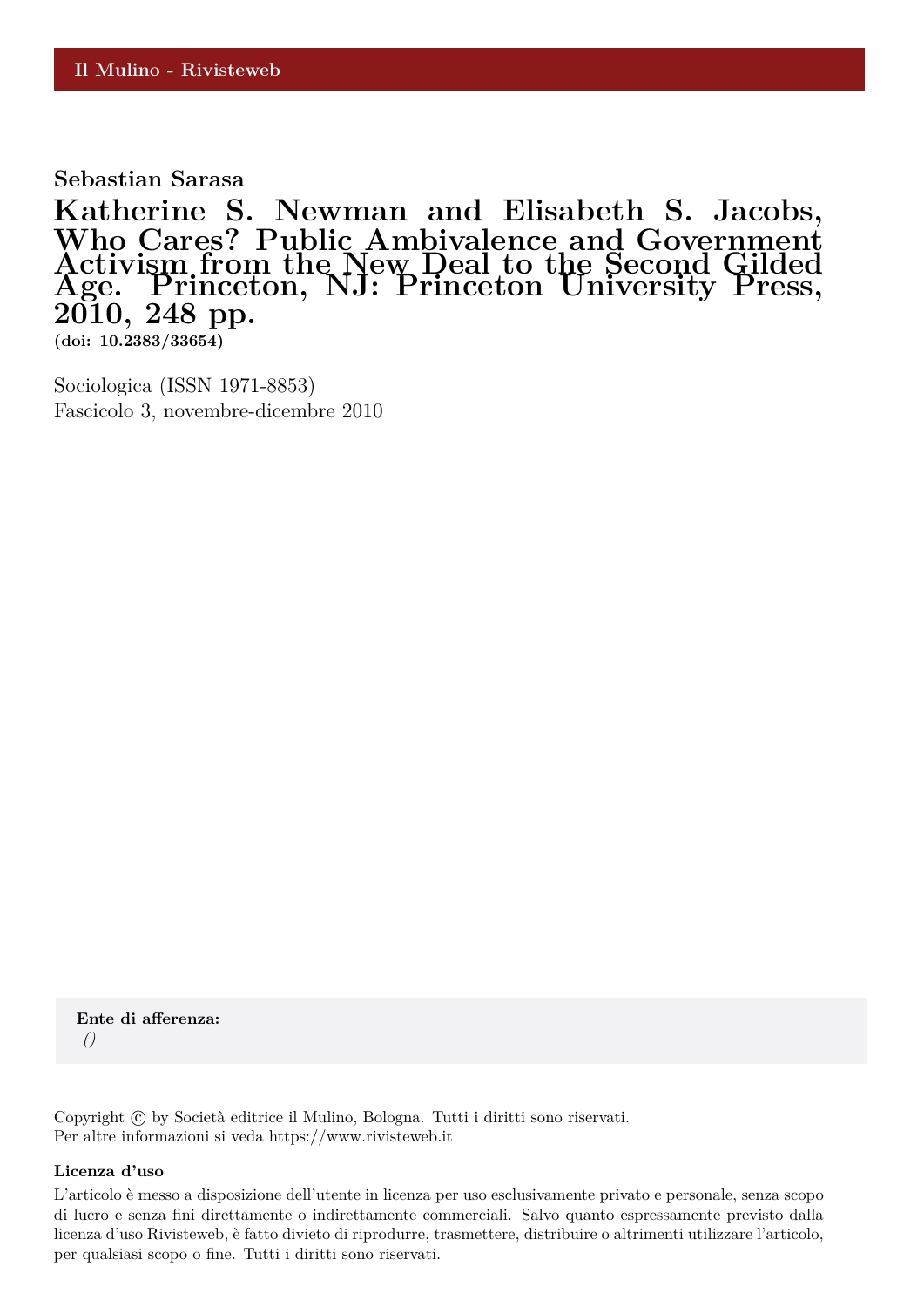## **Katherine S. Newman and Elisabeth S. Jacobs, Who Cares? Public Ambivalence and Government Activism from the New Deal to the Second Gilded Age. Princeton, NJ: Princeton University Press, 2010, 248 pp.**

doi: 10.2383/33654

*Who cares?* is an analysis of three historic changes in twentieth-century US social policy: Franklin Delano Roosevelt's *New Deal*, Lyndon B. Johnson's *Great Society* and Ronald Reagan's policies that initiated a long period of cutbacks. The book describes how political leaders negotiated with ordinary citizens; and it confronts the sector of US liberal public opinion that seeks a return to a "common good" perspective in social policy and wishes "to *catalyze* or *recapture* popular sentiment in the 'brother's keeper' direction when it was in danger of listing the opposite way" as it is supposed to happen during the New Deal and Great Society eras. What most deserves the reader's attention is Newman and Jacobs's thesis that those presidents acted as "political leaders [who] often moved boldly into a policy vacuum or forged on against growing antagonism" [p. 5]. As the authors assert in their introduction, the main thesis defended in this book is that "the essence of leadership is not registering the popular will and transforming it into policy but setting a course and sticking to one's guns in the face of growing resistance. This is the real story of the New Deal, The Great Society, and the conservative triumph in the age of inequality."

Chapter 1 is about the New Deal reform. The Great Depression forged the New Deal conducted by President Franklin Delano Roosevelt (FDR). He had to deal with public opinion that was strongly against *doles* and unenthusiastic about the federal programs of public works to help the unemployed. The unemployment rate had risen from 3.2% in 1929 to 24.9% by 1933, when the government approved the Federal Emergency Relief Act to develop public works during two years. Leftists complained about the program's tepidity, as they judged it to be, and asked for larger and more radical measures. However, conservatives criticized what they considered as overspending on relief, and some employers rejected the high wages the government paid the relieved workers as a distortion of natural market rates. But what was the opinion of ordinary Americans? Were they massively in favour of Roosevelt's initiative? The answer is no. The majority thought the government should reduce its spending on relief, as Newman and Jacobs show, using more rigorous modern statistical tools. In fact, workers benefiting from the public works program were viewed by most people as second-class citizens, deserving neither the right to strike nor the right to belong to a union.

The other great step towards a modern welfare state made by FDR's administration, the retirement system, gained wide popular support; but it was still a long way from resembling the universal retirement systems already implemented in some European countries that the Government explicitly rejected. The US retirement system focused on the pension eligibility of only *deserving* retired workers, thus denying social protection to most women, Afro-Americans and immigrants who had not acquired citizenship.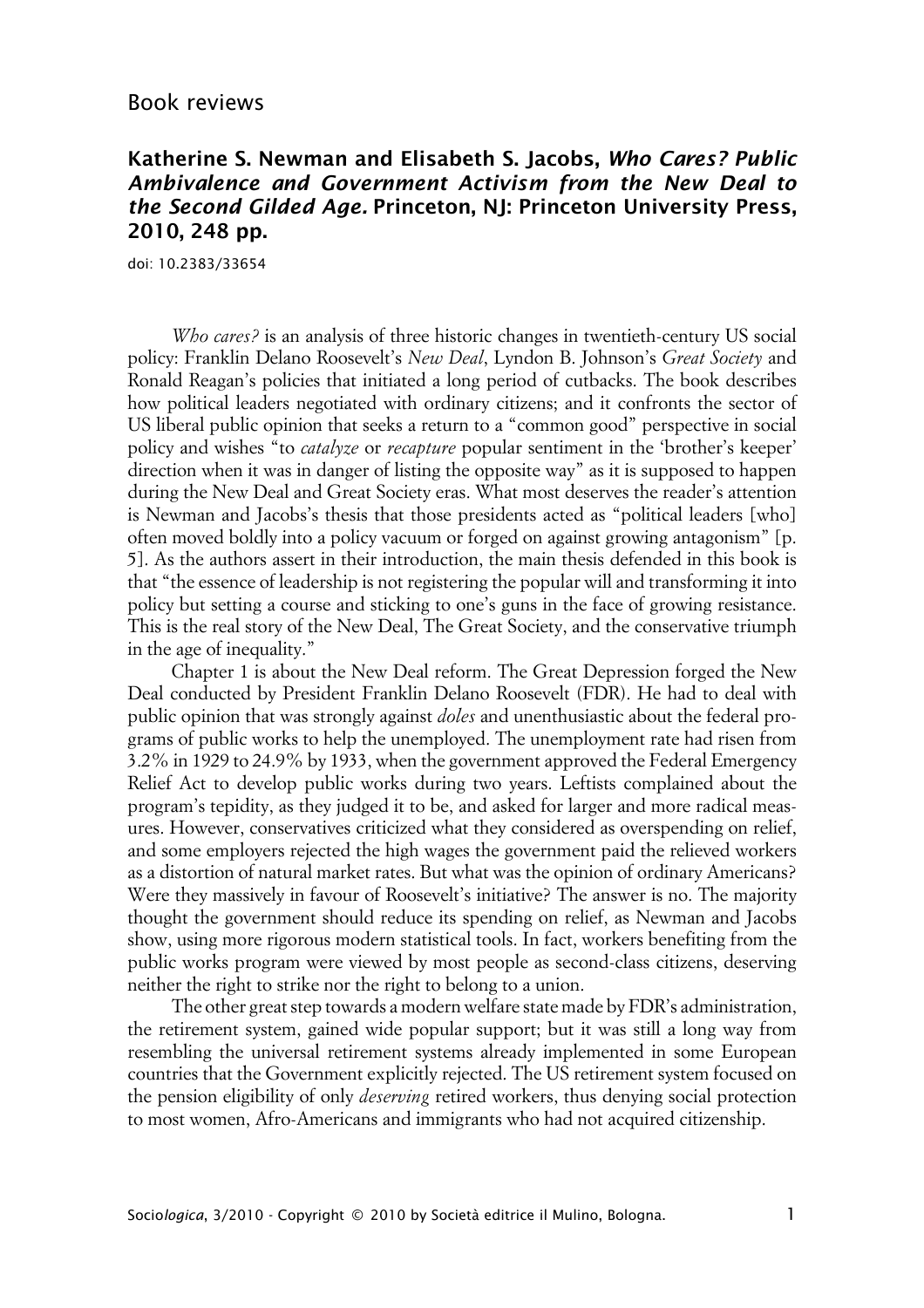*Sarasa*

FDR therefore implemented the New Deal only after negotiating with interest groups and social movements and was far from being supported by popular benevolence. He finally prevailed over his critics, although he had to compromise with the opposition over the definition of the common good, effectively excluding some groups from social protection.

Chapter 2 is about the War on Poverty programs conducted by Lyndon B. Johnson (LBJ) and by Richard Nixon. The authors assert the important contribution Nixon's Republican administration made. Social policy spending under Nixon rose at a higher annual rate than under Kennedy and Johnson's administrations, and Nixon's proposed Family Assistance Plan, although unsuccessful in receiving the approval of Congress, "was closer to a Nordic-style income subsidy program than anything we have seen since" [p. 57]. This proposal was not a government response to any upsurge of popular sentiments of solidarity, but rather an effort to incorporate working poor white citizens into the welfare benefits scheme in order to reduce the reluctance of taxpayers towards welfare programs focused mainly on Afro-Americans.

None of the Great Society programs (War on Poverty, Medicare, Medicaid, Head Start) launched by LBJ were the result of any huge public push for social reform. The most popular programs, health assistance for the aged and investment in child education, garnered only mild support. Furthermore, public opinion in favour of federal health care began to lose ground from the moment LBJ announced his project. And the antipoverty programs received less than tenuous support; opinion polls estimated that only 8% of the people thought that antipoverty programs were a public policy priority in the mid-1960s. Even such modest support for a redistributive policy dropped over time. In sum, the measures adopted by Johnson and Nixon were not so much about chasing votes, but rather owed their origins to the efforts of social reformers and elite policymakers. Social policies were designed and implemented as long as the elite policymakers rose to the challenges of poverty in an affluent society, and were not enthusiastically endorsed by public opinion.

Redistributive policies were not fully supported by ordinary citizens. However, were citizens enthusiastic about welfare state retrenchment? When the conservative leaders got the federal government determined to roll back the liberal legacy, how supported were they by public opinion? In chapter 3 Newman and Jacobs tackle this issue and once more they show that social policy reforms were implemented with limited support from citizens.

The authors, based on different historians' work, assert that the effects of the OPEC crisis on American families exacerbated taxpayers' reluctance to fund, and fuelled the arguments of the rich and the business community against welfare. They adopt the thesis of authors such as Katz [1989] that the conservative revolution was propelled by think tanks, foundations and politicians from both parties, Republican and Democrat, and some mass media who disseminated a "growing body of intellectual justification for both a reduction of domestic social spending and the alteration of the tax system to the distribution advantage of those in the highest income brackets." Those public opinion creators constructed the 'perception' of a generalized public opinion against welfare. In fact, "public opinion did not drive welfare reform efforts. Rather, reform drove public opinion" at a time when Democratic Party allegiances were being eroded because of the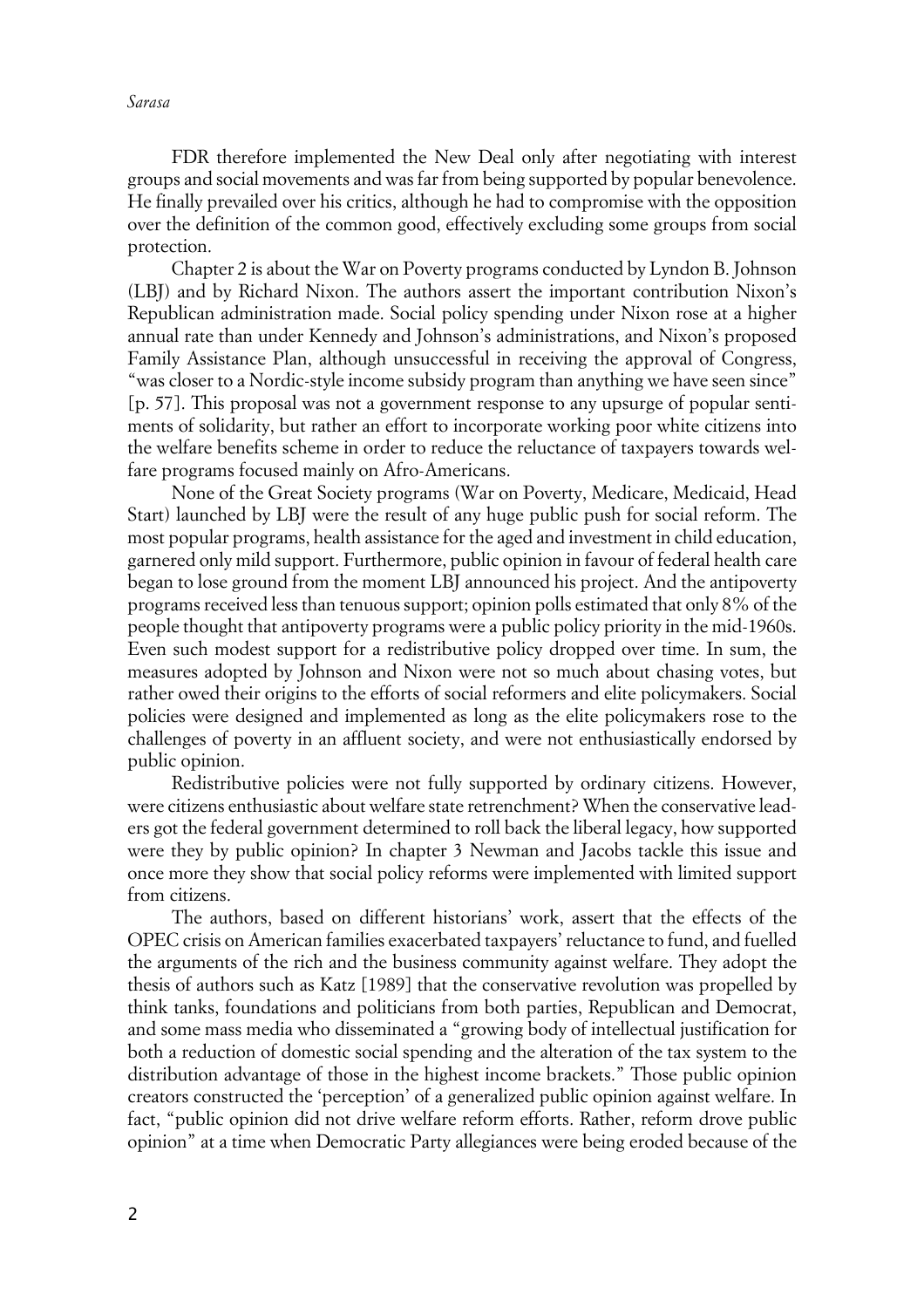racial tensions that split the coalition between minorities and the working class. Hence, the economic and social instability of the 1970s onwards encouraged hostility between taxpaying constituents (mainly white southerners and suburbanites) and non-taxpaying constituents (inner-city blacks). Therefore, the Gilded Age, as Newman and Jacobs call the last quarter of twentieth century and the first decade of the twenty-first century, has been characterized by a dramatic increase in inequality.

US public opinion has not become more tolerant of inequality than it was before, however. When Saphiro & Young [1989] published a state of the art report about public opinion and the welfare state, they concluded that, though less than in other European nations, US public opinion had remained stable in its support for social welfare policies from the 1970s to the early 1980s even during the Reagan administration's cutbacks. More recent research has shown that social policies have been solidly supported by mass opinion in spite of the hostile climate against welfare state at the end of the Twentieth and beginning of the Twentyfirst centuries [Brooks and Manza 2007]. Newman and Jacobs cite other evidence to show how "American tolerance for economic inequality has actually *decreased* across time, not increased" [p. 126] and even younger cohorts are nowadays less tolerant of inequality than their grandparents. And attitudes towards poverty prevention and wealth redistribution have remained relatively constant over time. Hence, the conservative revolution cannot be explained by any radical change in the values and moral norms of ordinary Americans, but rather by the active role of various leaders, elites and other agents involved in the construction of public opinion. Such agents have been successful in their confrontation with the nowadays weaker elites taking up a stance against poverty and inequality.

In Chapter 4 Newman and Jacobs provide a theoretical context for their arguments with reference to the classical confrontation between the Aristotelian and Platonic views on political decisions. Should policy-makers follow the natural wisdom of crowds? Or is policy-making the (exclusive) prerogative of enlightened elites? The authors' answer is that "politicians play a circular game of follow-the-leader, alternating between following popular opinion and leading in new directions." Their analysis of three eras of reform shows that the American public has maintained a core of stable preferences for nearly three-quarters of a century, but that such preferences do not favour the "brother's keeper" formula; American public opinion has been ambivalent about public support for the poor, and programs oriented towards self-help have had greater public support than subsidies. All three eras share a common motivating force for change: the willingness of elites to go beyond the limits of what the public opinion polls indicated Americans were prepared to accept.

Newman and Jacobs conclude with a short piece of advice to President Obama: "To move quickly and decisively to enact his most ambitious plans as early in his tenure as possible."